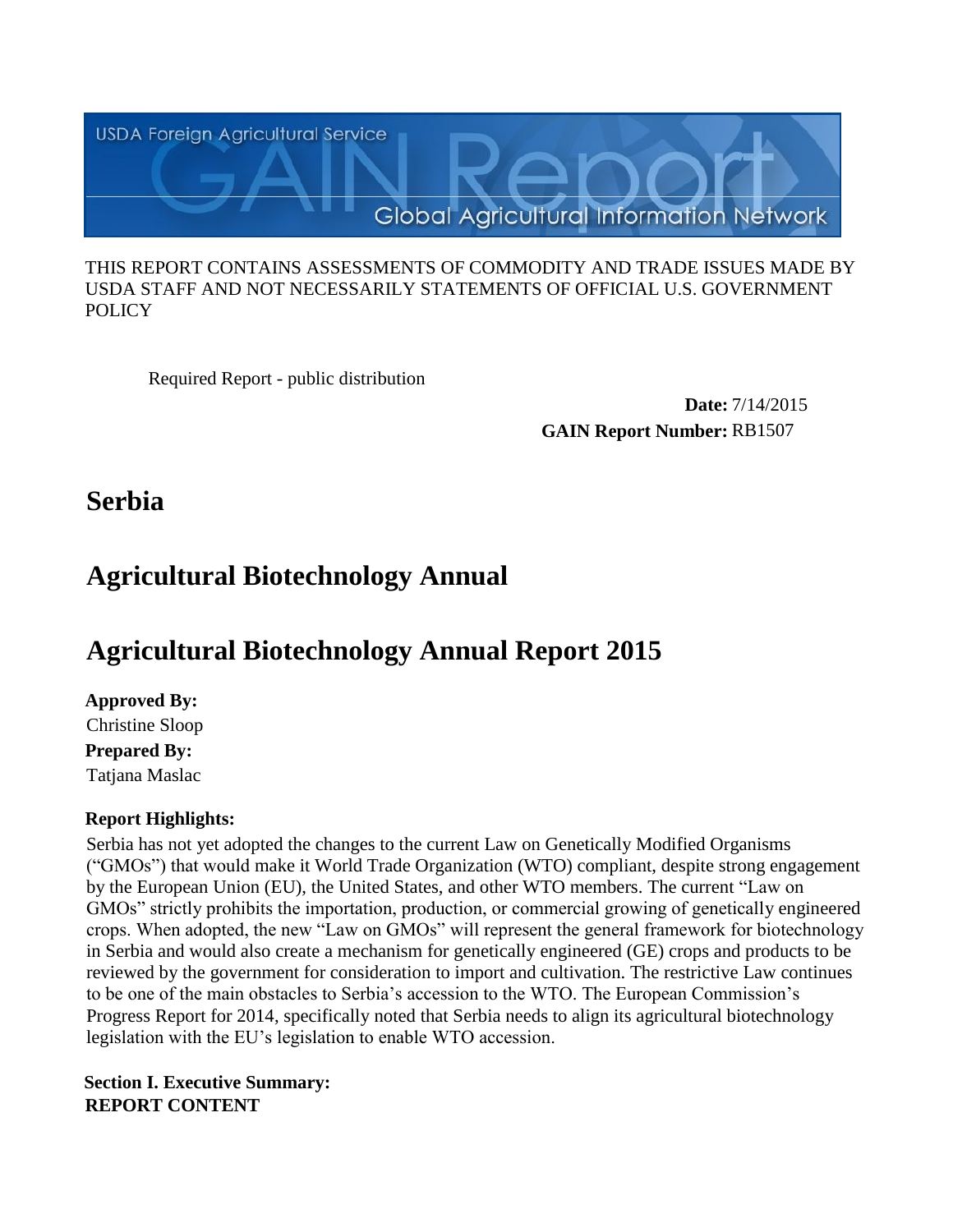Section I: Executive Summary Section II: Plant and Animal Biotechnology CHAPTER 1: PLANT BIOTECHNOLOGY PART A: Production and Trade PART B: Policy PART C: Marketing PART D: Capacity Building and Outreach CHAPTER 2: ANIMAL BIOTECHNOLOGY PART E: Production and Trade PART F: Policy PART G: Marketing PART H: Capacity Building and Outreach Appendix 1: Relevant References

Under the Law on Genetically Modifies Organisms ("GMOs") adopted in 2009, Serbia strictly prohibits all imports, production, and commercial growing of genetically engineered (GE) crops or products containing GE traits. This law does not provide a mechanism to review applications to cultivate or sell GE products and represents one of the main obstacles to Serbia's World Trade Organization (WTO) accession process.

Since the adoption of the restrictive law, Serbia has been considering potential amendments to make the law WTO compliant. Namely, it would create a mechanism that would allow for a scientific risk assessment of applications to import or grow GE crops and products. The current proposal being considered would establish a general framework for regulating biotechnology and adopt several by-laws to cover the use of GE products in closed systems, the placing of GE products on the market, labeling and traceability, authorized laboratories, packaging, transportation, and other related issues. There also would be some changes in terminology to the four existing by-laws.

As a result of repeated interventions from the European Union (EU), the United States , and other WTO members during the last several years, Serbian trade and agriculture officials recognize the international trade issues caused by the restrictive 2009 agricultural biotechnology Law, but have yet to change the problematic provisions. It is expected that, when adopted, the new amended "Law on GMOs" and other by-laws will be fully harmonized with the EU Directive 2001/18/EC on Biotechnology and the Amendments to Directive 412/2015 adopted in March 11, 2015. The amended "Law on GMOs" is expected to allow the import and cultivation of GE crops and products, but only under very strict control of the State. It will be a general framework law on biotechnology in Serbia and all the specifics will be provided in additional by-laws that will be adopted immediately after passing the amended "Law on GMOs". The additional by-laws will cover such topics as the use of GE products in closed systems, the placing of products derived from agricultural biotechnology on the market, labeling and traceability, and authorized laboratories. In addition to those new by-laws, there will be some changes in terminology in the already existing four by-laws.

There has been strong political resistance to make any changes to the current "Law on GMOs".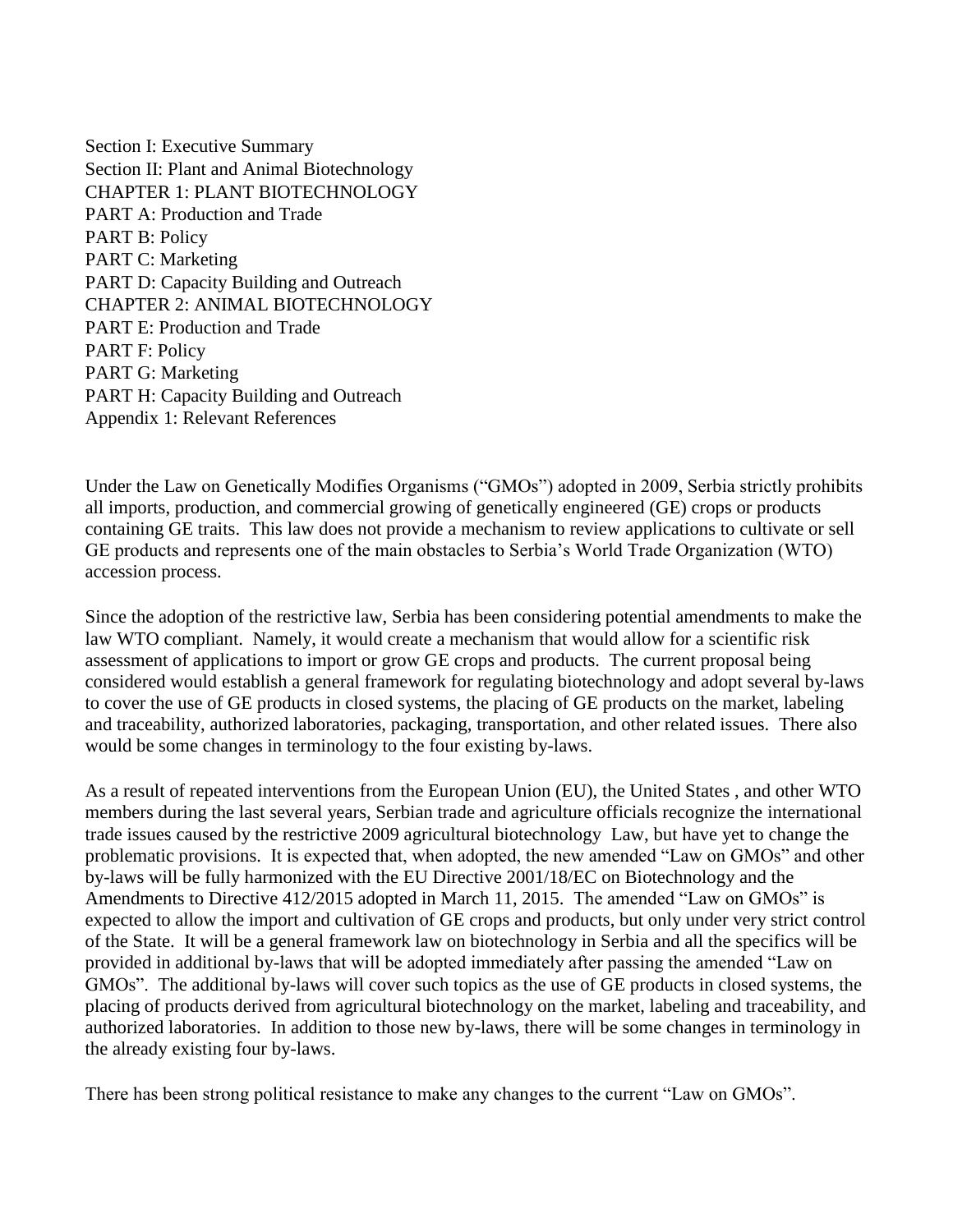According to the Serbian Organic Association, over 100 Serbian cities and municipalities have signed the so called "Declaration on GMOs" calling for a ban on GE products in their municipalities. In January 2013, Serbia signed the "Danube Soya Association" promoting non-GE soy cultivation and processing in the Danube region of Europe. "Danube Soya Association" [http://www.donausoja.org/en](http://www.donausoja.org/en-en)[en](http://www.donausoja.org/en-en) is an international non-profit association based in Vienna, Austria which was founded in 2012, whose main members are farmers, agricultural traders, feed companies, major retailers, and green organizations. Association's intention is to promote sustained GE-free soya bean cultivation in Europe. Also during the last few years, a number of new civil society groups have appeared sponsoring anti-GE crop campaigns. The number of public events and the level of media coverage on the agricultural biotechnology issue have increased over the last 3-4 years. However, agricultural biotechnology remains extremely unpopular in Serbia – and it is this angle that is typically covered by the press. Several political organizations on the extremes of the political spectrum have also taken up the issue of genetic engineering, hoping to use it to fuel anti-EU and U.S. sentiments. Both the Green Party and right-wing groups are vocal opponents of lifting the current ban on GE products and crops.

According to the European Commission's Progress Report for 2014, there has been limited progress in the area of Chapter 12 (food safety, veterinary and phytosanitary policy). The European Commission especially emphasized the Serbian need to align its GE legislation with the EU's legislation to enable WTO accession.

Serbia's agriculture experts believe that the country's competitive advantage will be realized by seeking a premium for high quality "natural" or "organic" products rather than competing on volume. Thus, there is a concern about the potential market consequences of adopting pro-GE policies as well as a strong bias against GE products as somehow being "unnatural." Additionally, Serbian politicians and the general public remain misinformed about GE products and view them as potentially dangerous.

Marketing or promotion of GE food does not exist in Serbia. There is a strong, negative public attitude towards the acceptance of GE crops and products derived from GE crops. Consumer awareness of genetic engineering is very low and public discussions of biotechnology related issues are very limited. Currently there is no foreign company in Serbia engaged in GE experimental research.

The U.S. Department of Agriculture (USDA) has been assisting in developing Serbia's capacities in the research and regulations of agricultural biotechnology since 2001. Through numerous seminars, workshops, and field visits (both in Serbia and in the United States), USDA/Foreign Agricultural Service (FAS) has trained Serbian participants to critically examine the technical and economic aspects of biotechnology policies and pursue strategies to optimize their implementation. Activities on agricultural biotechnology included also the assistance to Serbian scientists in designing and conducting field trials of genetically modified crops. Since mid-2009 until the end of 2010, USDA technical assistance targeted assisting Serbian agricultural biotechnology experts in preparing amendments to the "Law on GMOs". During 2012 and 2013, FAS Belgrade organized two visits of biotechnology speakers to Serbia, as a part of the State Department's Program "Biotech Outreach Strategy," in order to improve the understanding of agricultural biotechnology issues among Serbian policy makers and the public.

## **Section II. Author Defined: Section II. Plant and Animal Biotechnology**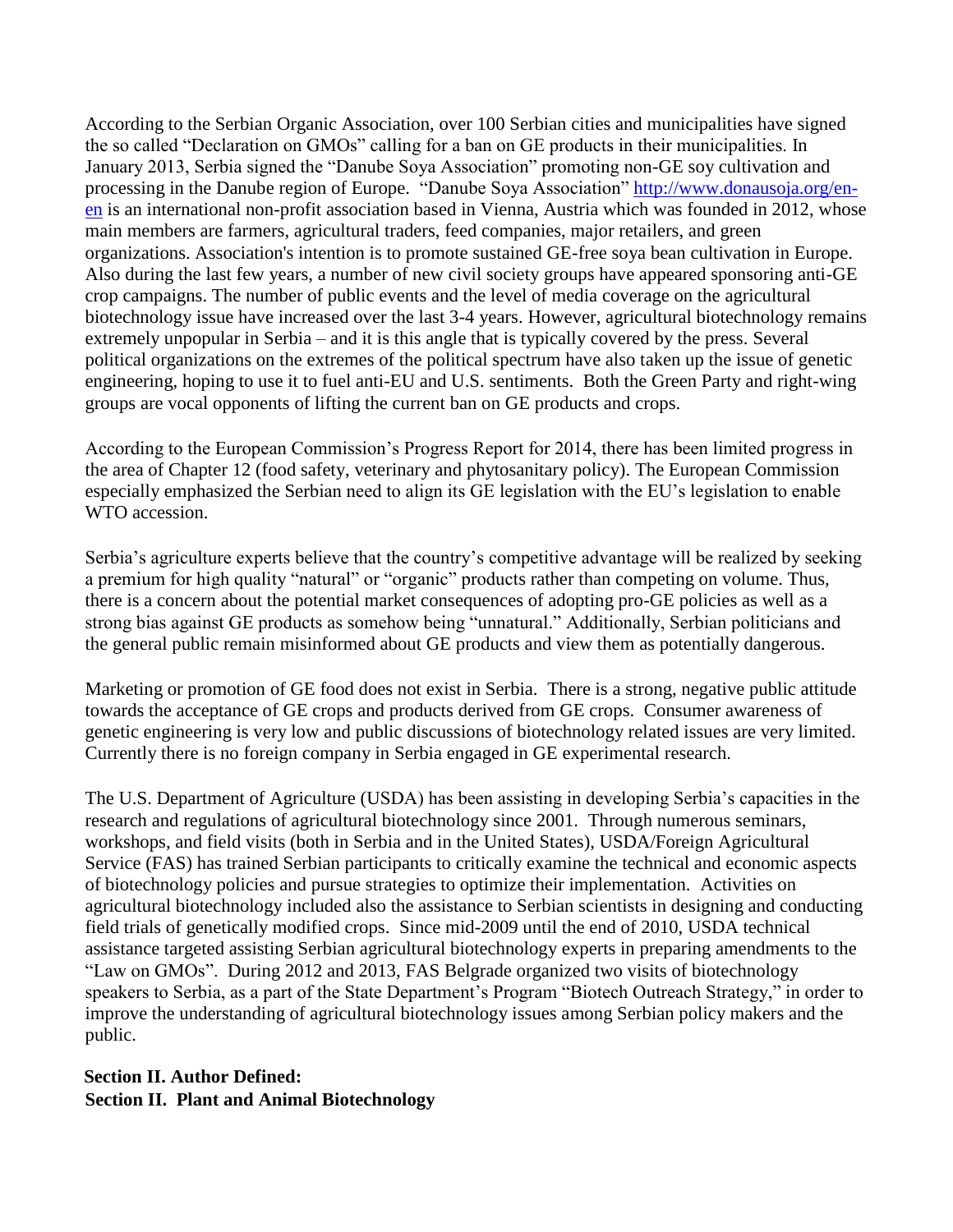## **CHAPTER 1: PLANT BIOTECHNOLOGY**

### **Part A: Production and Trade**

a) PRODUCT DEVELOPMENT: In Serbia, there are no GE crops under development.

b) COMMERCIAL PRODUCTION: Serbia does not commercially cultivate any GE crops.

c) EXPORTS: Serbia does not export GE crops.

d) IMPORTS**:** Imports of GE crops are not allowed. While there is no mechanism to approve GE crops, there is a framework for doing research work, which is governed by a strict application and monitoring process. Currently there are no GE field trials being conducted. However, in theory, permits for research work and contained use of GE materials can be obtained from the Serbian Ministry of Agriculture and Environmental Protection after the State's regulatory requirements have been met. Prior to the adoption of the current "Law on GMOs" in 2009, Serbia imported soybean meal which contained approved Roundup Ready™ soybeans. Imported quantities reached 70,000-100,000 metric tons annually, valued at \$40-60 million.

e) FOOD AID RECIPIENT COUNTRIES**:** Serbia is not a food aid recipient country.

## **Part B: Policy**

a) REGULATORY FRAMEWORK**:** The Serbian Parliament adopted the current "Law on GMOs" in May 2009. This Law, which was published in Official Gazette No.41/2009, went into effect on June 12, 2009 and it completely bans the trade and commercial cultivation of GE products. The law does not provide any mechanism to conduct a transparent science based risk assessment process. Reportedly the Ministry of Agriculture and Environmental Protection has drafted a revision to the "Law on GMOs" that incorporates the suggestions from the United States and the EU to make it more WTO compliant. Namely, it would create a mechanism for a risk assessment of applications to import or grow GE crops and products. The new Law will establish the general framework for regulating biotechnology in Serbia and then there will be specific by-laws to cover the use of GE products in closed systems, the placing of GE products on the market, labeling and traceability, trans-border movement, sampling, authorized laboratories, packaging, transportation and other related issues. In addition to these new by-laws, there will be some changes in terminology to the four existing by-laws. The four by-laws (Rulebooks) that were adopted in 2002 are still in effect, although some of the provisions are not in use under the 2009 law, but will become active again once the law is amended.

The following are the Rulebooks that are still valid:

• Rulebook on "Contained use of genetically modified organisms", No.1244/1 issued November 13, 2002;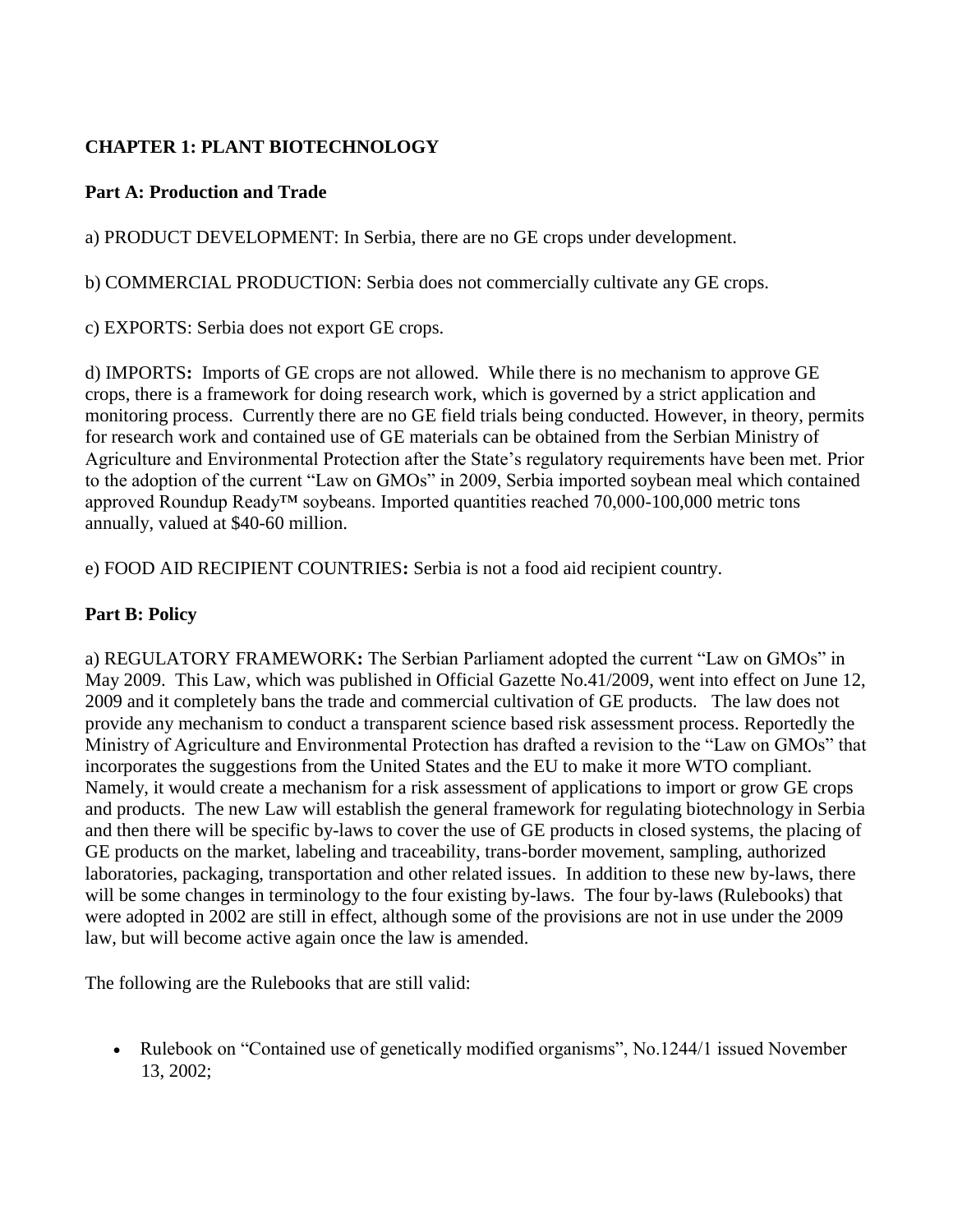- Rulebook on "Regulation on the content and data of products derived from GMOs", No. 1669/1 issued December 15, 2002 (will be amended with new terminology after adoption of the new "GMO" Law);
- Rulebook on "Commercial release of 'GMOs' or products derived from same", No.1245/1 issued November 13, 2002 (not used due to the current "Law on GMOs");
- Rulebook on "Deliberate release of biotech products into the environment," No.1246/1 issued November 13, 2002 (will be amended with the new terminology after adoption of the new "Law on GMOs").

The Serbian Ministry of Agriculture and Environmental Protection needs to prepare a final up-dated version of the new "Law on GMOs" for review and approval by Serbia's 18-member National Biosafety Council. After the Council Review, the final version of the law must be approved by the Serbian Minister of Agriculture and Environmental Protection and adopted by the Serbian Parliament. Once adopted, the Ministry of Agriculture and Environmental Protection would implement the following bylaws:

- Regulation on the use of "GMOs" in closed systems;
- Regulation on deliberate release of "GMOs" into the environment;
- Regulation on the placing on the market of "GMOs" and products of "GMOs";
- Regulation on labeling and traceability of "GMOs" and products of "GMOs";
- Regulation on the content and data of the Register of "GMOs" and products of "GMOs";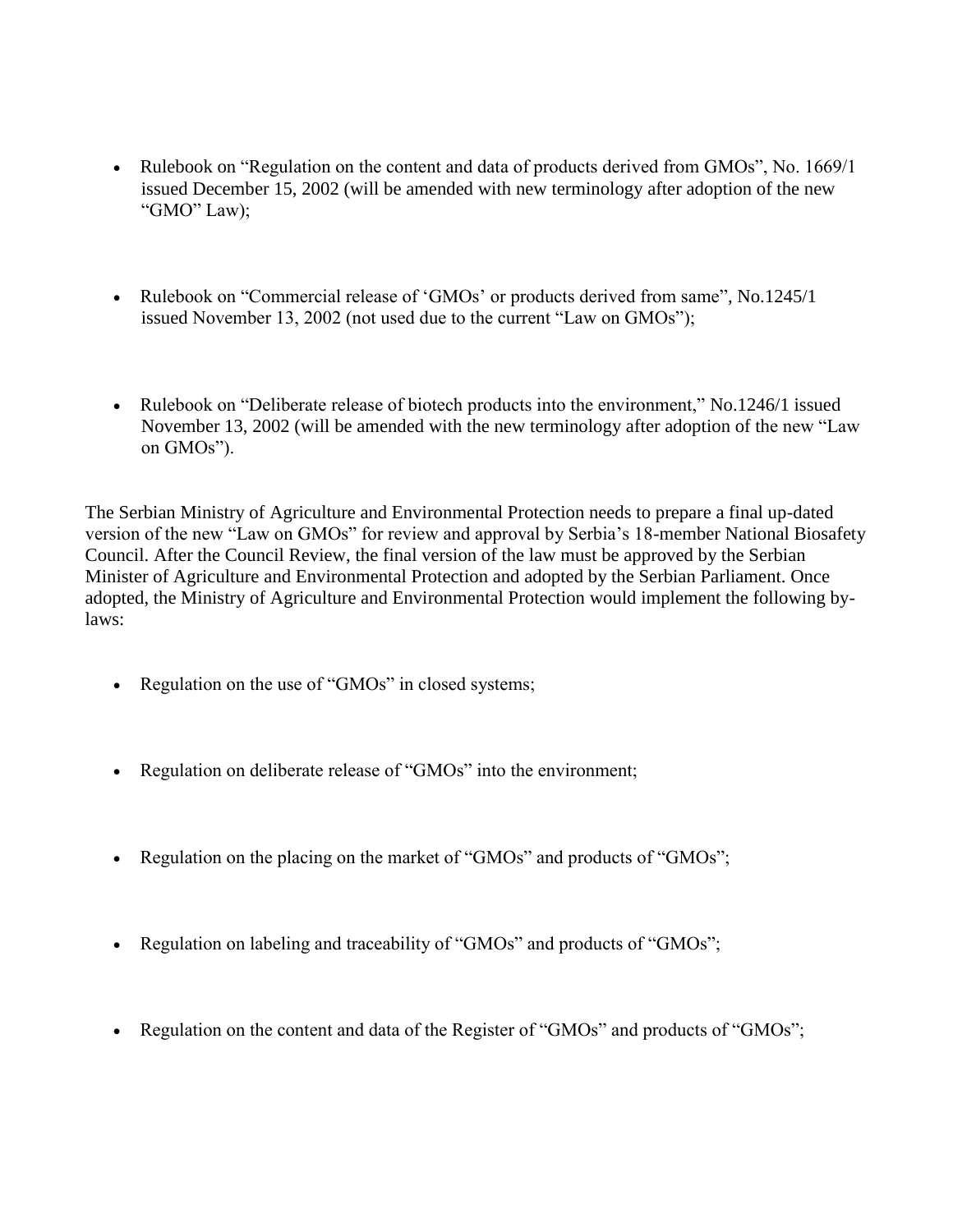- Regulation on authorized laboratories;
- Regulation on the handling, packaging and transport of "GMOs" and "GMO" products;
- Regulation on trans-border movement of "GMOs" and products of "GMOs";
- Regulation on sampling of "GMOs" and products of "GMOs";

The Ministry for Agriculture and Environmental Protection is the competent authority responsible for all agricultural biotechnology issues in Serbia. The Ministry deals with all contained use of GE plants and is the focal point for the Cartagena Protocol, Biosafety Clearing House, plant varieties registration and protection, genetic resources, and accreditation of laboratories. The Agricultural Ministry and Environmental Protection is also responsible for appointing members to the Biosafety Expert Council.

The Ministry of Agriculture and Environmental Protection supervises the application of the "Law on GMOs" and its subsequent regulations through a national inspectorate. It manages all phytosanitary inspectorates and quality control of food and feed production. It also is responsible for financing research projects in the fields of agriculture and the protection of plant genetic resources.

b) APPROVALS: The current law regulates only conditions for the contained use, research activities, and field trials of GE products under the strict control of the state. There is a strict and detailed application process for obtaining a permit for research using genetic engineering. The application must provide all the necessary data on the particular GE event or GE crop and stipulate parameters for safety procedures and measures. All applications must be submitted to the Serbian Ministry of Agriculture and Environmental Protection for review and approval. Risk assessments are evaluated by the Biosafety Expert Council, which is composed of representatives from the scientific research institutions in the fields of agriculture, ecological, and biological science. The applicant must submit to the Ministry of Agriculture and Environmental Protection any renewal requests six months prior to the expiry of the original approval.

c) FIELD TESTING: The application for field-testing must be submitted to the Serbian Ministry of Agriculture and Environmental Protection for review and approval. Risk assessments are evaluated by the Biosafety Expert Council. The application must provide all the necessary data on the particular GE event or GE crop and stipulate the safety procedure parameters and measures.

d) STACKED EVENT APPROVALS: No stacked event approvals have been issued by the Serbian Ministry of Agriculture and Environmental Protection. Furthermore, it is expected that even with amendments to the current "Law on GMOs," each GE event would have to be approved individually.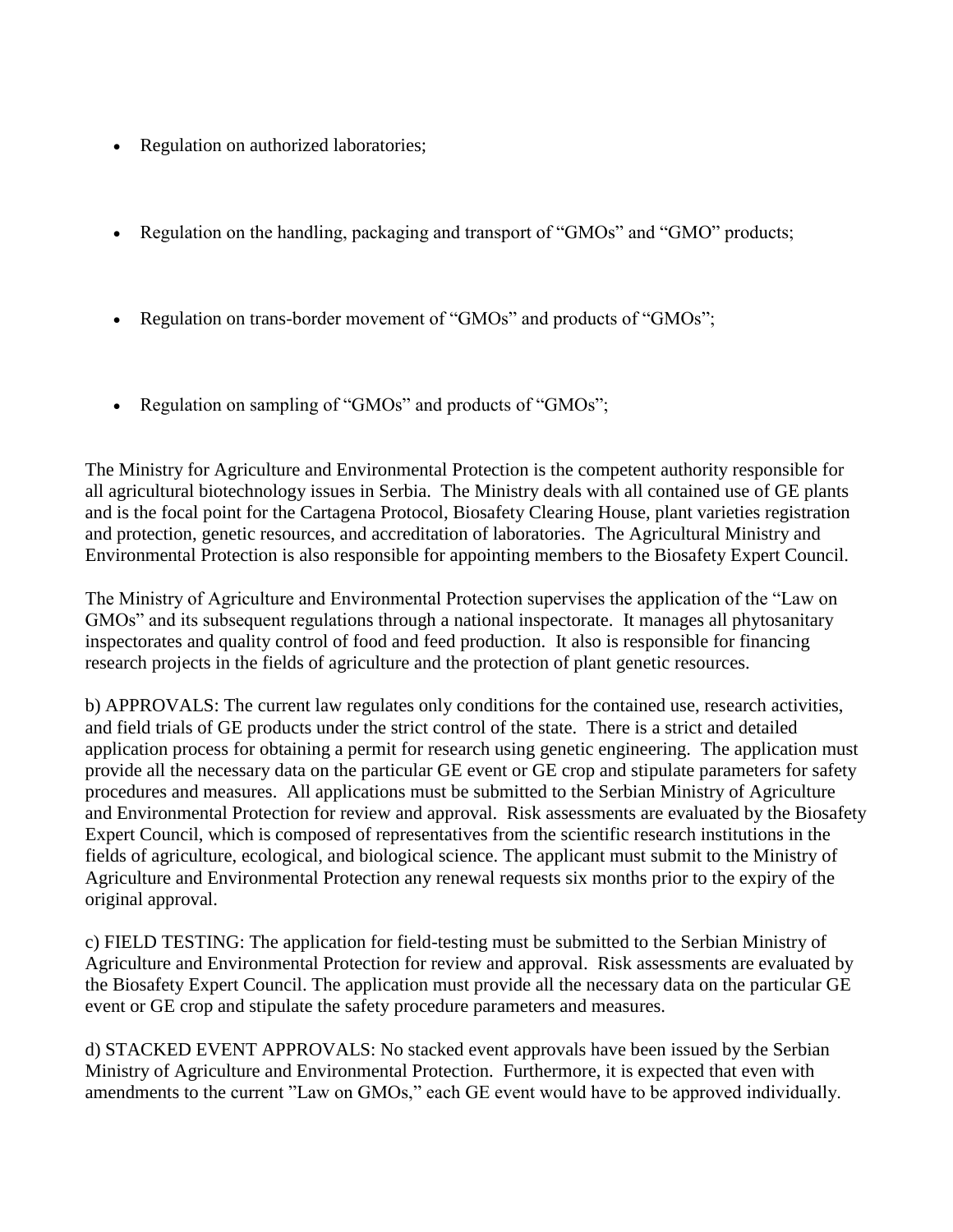## e) ADDITIONAL REQUIREMENTS: N/A

f) COEXISTANCE: Serbia does not have a coexistence policy; it has a strict ban on planting GE crops. However, a coexistence policy is planned to be incorporated into the new changed Law on GMOs."

g) LABELING AND TRACEABILITY: Under the current "Law on GMOs," labeling and traceability are not defined. Once the "Law on GMOs" is changed, the Ministry of Agriculture and Environmental Protection plans to adopt a separate Regulation on the labeling and traceability of GE crops and products of agricultural biotechnology, per EU Regulation 1830/2003 and Regulation 65/2004.

h) TRADE BARRIERS: The current "Law on GMOs" adopted in 2009 is a major trade barrier as it strictly prohibits all imports, production, and commercial growing of GE crops or products containing GE traits. The ban does not provide any mechanism for future products to be reviewed as there is no transparent science based risk assessment/approval process.

i) INTELLECTUAL PROPERTY RIGHTS (IPR): Although Serbia is not yet a WTO member, the legal regime for Intellectual Property Rights (IPR) protection has improved substantially in recent years as Serbia has revised laws to meet the WTO's Agreement on Trade-Related Aspects of Intellectual Property Rights (TRIPS) standards. The TRIPS Agreement is a multilateral WTO Agreement and, as such, applicable to all 147 members of the WTO. It is also binding for every country that accedes to the WTO. The Agreement's general obligations require countries to apply the principles of national treatment (same treatment of foreign title holders and domestic title holders) and most favored nation treatment (same treatment of foreign title holders regardless of their country of origin). TRIPS sets minimum standards of protection with respect to all forms of intellectual property: copyright, trademarks and service marks, geographical indications, industrial designs, patents, layout designs of integrated circuits, and trade secrets. Intellectual property rights (IPR) in Serbia are treated in a series of laws, as follows: The Law on Copyright and Related Rights (2009), The Law on Patents (2004), The Law on Trademarks (2009) and the Law on Geographical Indications (2010).

j) CARTAGENA PROTOCOL RATIFICATION: Serbia is a party to the Convention on Biological Diversity, ratified in 2002, and ratified the Cartagena Protocol on Biosafety in 2006. According to Serbia's obligations under the protocol, it must create a Biosafety Clearing House (BCH) consisting of a national database keeping record of all GE trials, production, and trade activities in the country.

k) INTERNATIONAL TREATIES/FORA: Serbia is currently a member of Codex Alimentarius, the European Plant Protection Organization (EPPO), the Convention on Biodiversity (CBD), the International Union for the Protection of the new Varieties of Plants (UPOV), the World Intellectual Property Organization (WIPO), the European Cooperative Program for Crop Genetic Resources Networks (ECP/GR), and is a signatory of the Aarhus Convention and the International Plant Protection Convention (IPPC).

#### l) RELATED ISSUES: N/A

m) MONITORING AND TESTING: In Serbia, the responsibility for monitoring and testing of GE food, feed, and seeds falls under the Ministry of Agriculture and Environmental Protection, as defined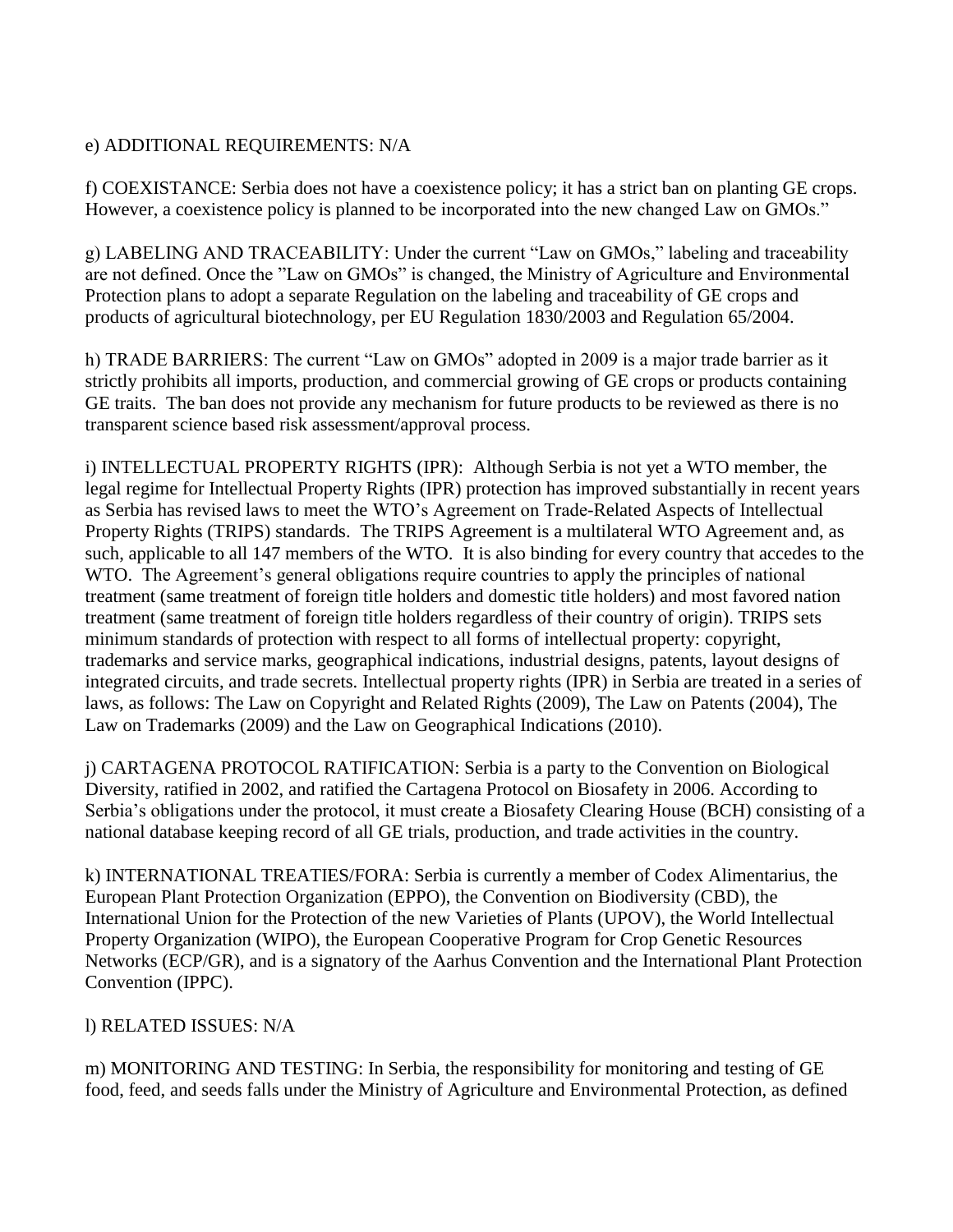by the "Law on GMOs" and the Food Safety Law. Serbia's phytosanitary inspectors are instructed to carry out surveillance of possible unauthorized imports of GE crops or products at the border and the internal inspectors from the Ministry of Agriculture and Environmental Protection control what is planted in the fields. The phytosanitary inspectors use "Reveal for CP4" test strips to test for Roundup Ready<sup>™</sup> soybeans and apply herbicides to small test areas in soybean fields to determine if any illegal GE soybeans have been planted.

During 2014, the Serbian Phytosanitary Inspectorate of the Ministry of Agriculture and Environmental Protection inspected approximately 1,600 plots or approximately 50 Ha of land with soybeans. Inspectorate detected 45 soybean samples that were GE out of a total of 49 samples taken from 1,600 plots. The largest number of GE soybean plots was located in parts of Mačva, South Bačka and Srem (Vojvodina). The GE soybeans were destroyed or removed from the field and the farmers were fined according to the current "Law on GMOs" (30,000-50,000 dinars or USD\$ 273-455) for the deliberate release into the environment without obtaining an approval.

The Ministry of Agriculture and Environmental Protection works with the following four accredited laboratories for GE testing:

- 1. SP Laboratory (member of "Victoria Group") Address: Industrijska Zona bb, Becej Phone: +381 21 453 191 Web page: [www.victoriagroup.rs](http://www.victoriagroup.rs/)
- 2. Laboratory for Seed Testing (part of the Institute for Crops and Vegetables Novi Sad) Address: 30 Maksima Gorkog, Novi Sad Phone: +381 21 421 248 Web page: [www.nsseme.com](http://www.nsseme.com/)
- 3. A Bio Tech Lab Address: Vojvode Putnika bb, Sremska Kamenica Phone: + 381 21 489 3661 Web page: [www.abiotechlab.com](http://www.abiotechlab.com/)
- 4. Institute for Molecular Genetics and Genetics Engineering Address: Vojvode Stepe 444a, Belgrade Phone: +381 11 3975 744 Fax: + 381 11 3975808 Web page: [http://www.imgge.bg.ac.rs](http://www.imgge.bg.ac.rs/)

n) LOW LEVEL PRESENCE POLICY: According to the current "Law on GMOs", agricultural products of non-animal origin are considered "genetically modified organisms" when they exceed a 0.9% threshold for genetically "modified" (engineered) content. For seeds and reproductive material, the threshold is 0.1%.

## **PART C: Marketing**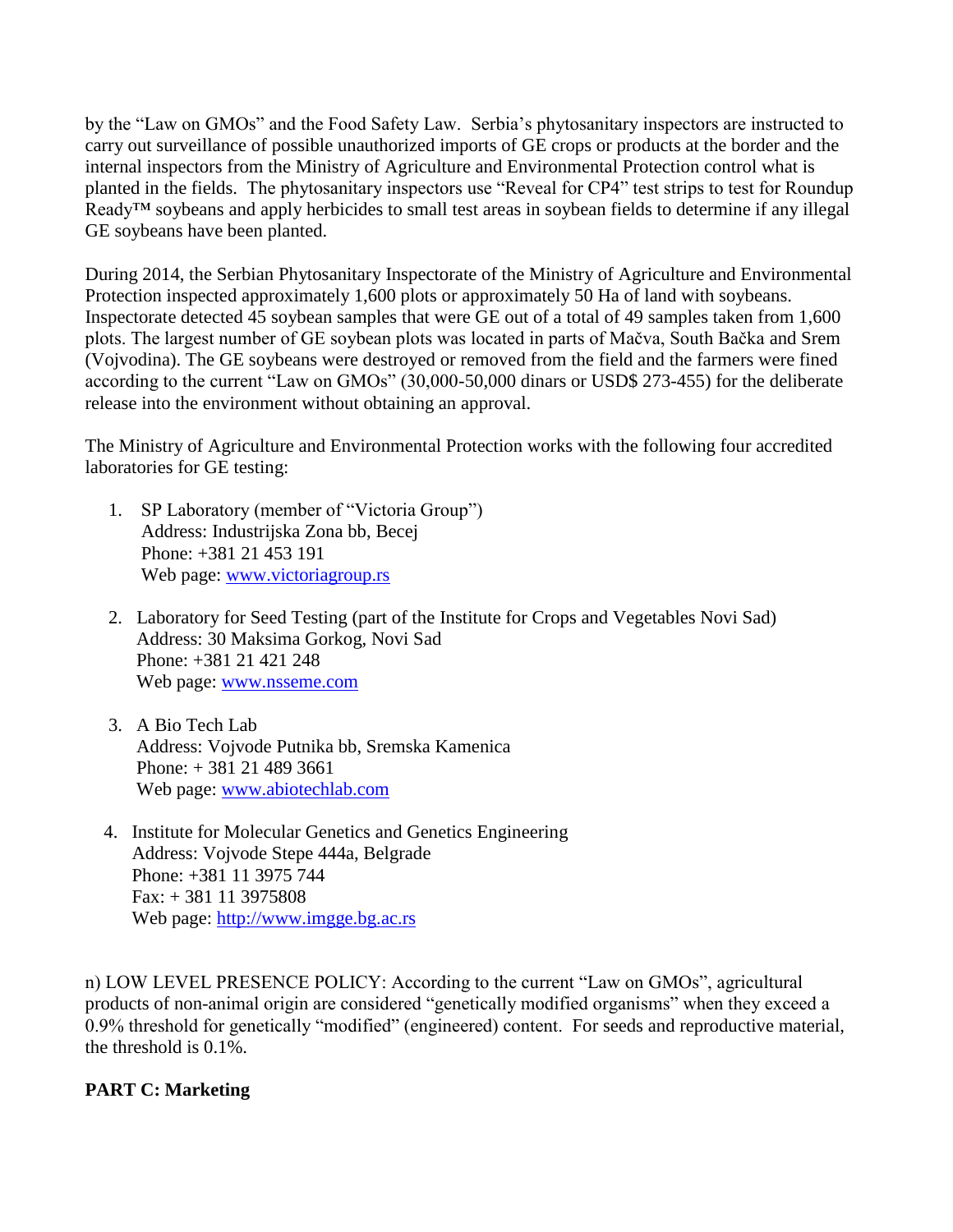a) MARKET ACCEPTANCE: Serbian agricultural experts believe that Serbia's competitive advantage depends on seeking a premium for high quality "natural" or "organic" products rather than competing on volume. Thus, there is a concern about the potential market consequences of adopting proagricultural biotechnology policies as well as a strong bias against genetically engineered products as somehow being "unnatural". Over the past several years, the profile of the issue has been raised and it is now a topic for debate amongst politicians, scientists, farmers, and industry representatives as well as the media. Generally, there appears to be a negative attitude towards the acceptance of GE crops in most of the social media outlets, although consumer awareness of GE products and public discussion of biotechnology related issues is fairly limited. The Ministry of Agriculture and Environmental Protection is keen to promote Serbia's non-GE and organic production and has done little to dispel any misinformation about agricultural biotechnology and EU approved GE events. Several Serbian crushing facilities have long-term contracts with EU buyers to export non-GE soybeans and products.

In 2015, the Ministry of Agriculture and Environmental Protection will continue to offer a 12,000 dinars/hectare (Ha) (USD 110/Ha) subsidy, of which 6,000 dinars/Ha (USD 54/Ha) is for fuel, certified planting seeds, and fertilizers, while the remaining 6,000 dinars/Ha (USD 54/Ha) is for direct payments. The Ministry of Agriculture and Environmental Protection has limited the payments to smaller agricultural concerns by reducing the maximum eligible farm size from 100 Ha to only 20 Ha. Also, farmers that lease State owned agricultural land are not entitled to State subsidies.

The planted area to non-GE soybeans in marketing year (MY) 2014/15 was 180,000 Ha. With an average yield of 2.4 metric tons (MT)/Ha, total production of soybeans in MY 2014/15 was approximately 430,000 MT. During 2014, Serbia's soybean exports totaled 17,100 MT, while imports reached approximately 32,000 MT. Serbia mostly exports to neighboring and EU countries such as Bosnia (4,630 MT), Hungary (3,827 MT), Belgium (3,569 MT), Italy (2,561), Macedonia (866 MT), Romania (541 MT), etc. For the last three years, Serbian soybean exporters have been able to secure official certificates from the Serbian Ministry of Agriculture and Environmental Protection that the "Law on GMOs" banning all commercial growing, trade and transit of GE varieties in Serbia has been implemented. With this official confirmation, Serbian exporters have been able to secure a premium for their non-GE crops and be more competitive internationally.

b) PUBLIC/PRIVATE OPINIONS: Serbian politicians and the general public remain misinformed about GE products and view them as potentially dangerous. Public opinion is generally negative towards biotechnology as there have not been any systematic attempts by the government to educate consumers. The media consistently chooses to reinforce negative perceptions rather than report on technological advances. The issue has proven to be too politically charged, so that even politicians in favor of innovation do not take a public stance. Grain farmer and trader organizations are not united on the issue, as there is both an import and export interest involved. Serbian researchers are well educated and are not anti-agricultural bioechnology, but are not active in passing these messages to the general public. Serbian livestock and poultry farmers are aware of the fact that with the adoption of 2009 "Law on GMOs," Serbia blocked all GE soybean meal imports for cattle feed resulting in a significant increase in feed prices. Livestock farmers and cattle feed producers are eager to buy EU approved GE soybean meal from Argentina, Brazil or the United States to reduce input costs. However, Serbian consumers continue to reject biotechnology publicly in the erroneous belief that domestic production is effectively "organic."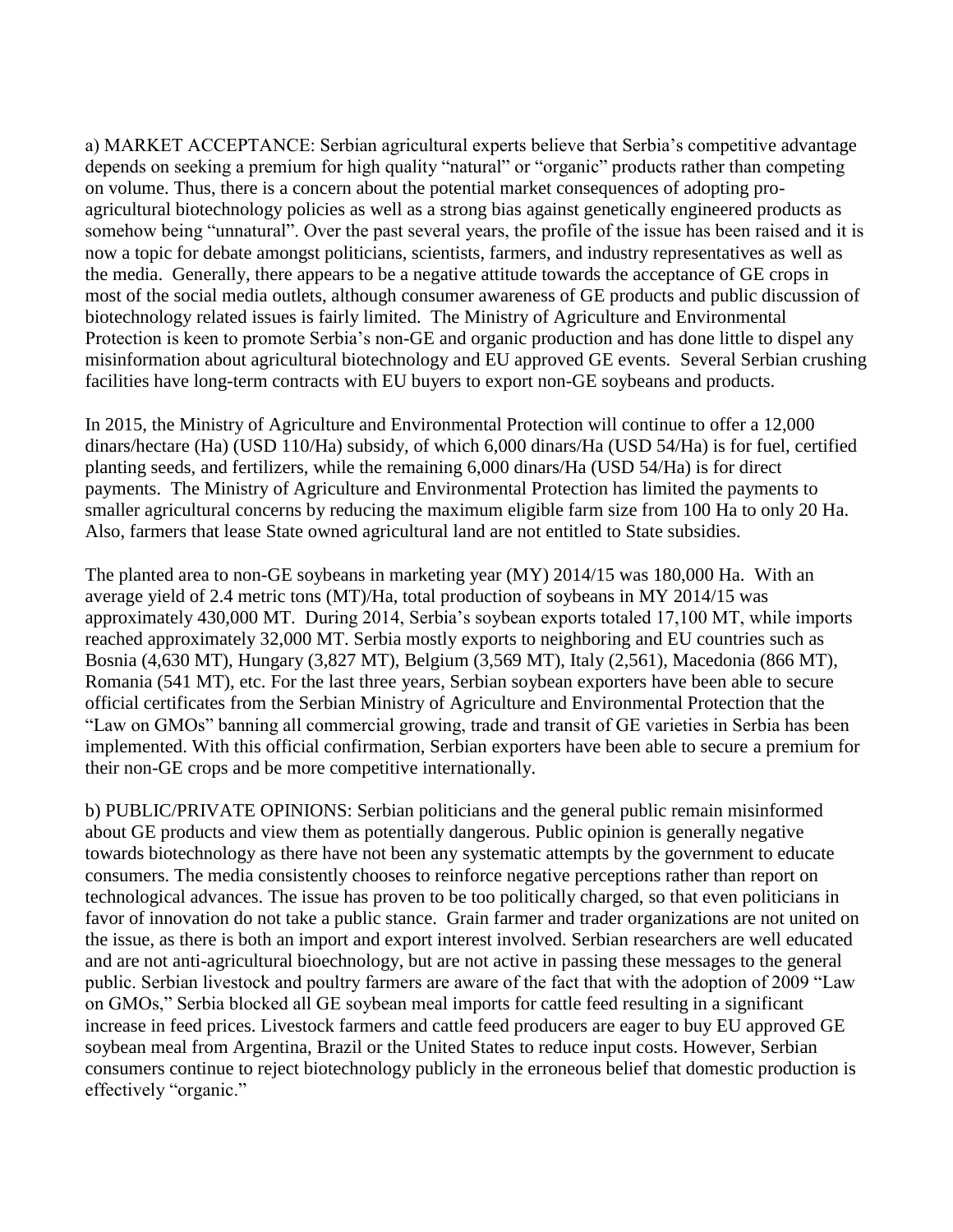Several mayors have adopted a "Declaration on 'GMOs'" and designated their territories as GE-free. Also during the last few years, a number of new civil society groups have appeared sponsoring anti-GE crop campaigns. The number of public events and the level of media coverage on the agricultural biotechnology issue have increased over the last 3-4 years. However, GE products remain extremely unpopular in Serbia – and it is this angle that is typically covered by the press. Several political organizations on the extremes of the political spectrum have also taken up the GE issue, hoping to use it to fuel anti-EU and anti-United States sentiments. Both the Green Party and right-wing groups are vocal opponents of lifting the current ban on products from agricultural biotechnology.

In 2013, Serbia officially supported the "Danube Soya Association". "Danube Soya Association" <http://www.donausoja.org/en-en> is an international non-profit association based in Vienna, Austria which was founded in 2012, whose main members are farmers, agricultural traders, feed companies, major retailers, and green organizations. Association's intention is to promote sustained non-GE soybean cultivation in Europe. "Danube Soya Association" opened representational office in Serbia and is active in organizing different events in promoting production of non-GE soybeans and products. The most recent event in Serbia was organized together with the domestic company, owner of the major soybean crushing facility in Serbia and with different seed companies present in the Serbian market. The purpose of the event was to promote non-GE varieties of soybeans to the Serbian Farmers Associations and to encourage production in accordance with the "GMO Free" standards.

c) MARKET STUDIES**:** There are several reports published by international organizations that include Serbia in their analysis, such as the West Balkan Research Center [http://www.westbalkanresearch.net](http://www.westbalkanresearch.net/) and the International Service for the Acquisition of Agri-biotech Applications at [http://www.isaaa.org](http://www.isaaa.org/) .

## **PART D: Capacity Building and Outreach**

a) ACTIVITIES: The U.S. Department of Agriculture has provided extensive technical assistance in the area of agricultural production and some of this has included developing Serbia's research capabilities and regulatory oversight. The Office of Capacity Building and Development (OCBD), a part of USDA/FAS, has trained Serbian participants to critically examine the technical and economic aspects of crop production and how to optimize the various tools available to increase yields, including integrated pest management, good agricultural practices and biotechnology.

In May 2013, the North American Export Grain Association (NAEGA) hosted a speaker at two feed events in Serbia. The topics were best practices in grain production, biotechnology legislation in the United States and the EU, and how to manage mycotoxins. The expert explained the importance of adopting internationally recognized science-based standards that foster innovation and trade.

In April 2013, five Serbian experts participated in an "Open World" program on genetic engineering research and legislation. "Open World" programs provide an opportunity for countries to exchange views on a particular theme. The team visited Washington D.C. and Tulsa, OK.

In September 2012, the US Embassy sponsored two speakers - Dr. Ralph Scorza, USDA/Agriculture Research Service (ARS) plant breeding scientist and Victor Felix Nicolescu, member of Romania's National Sanitary, Veterinary and Food Safety Authority to discuss United States and and EU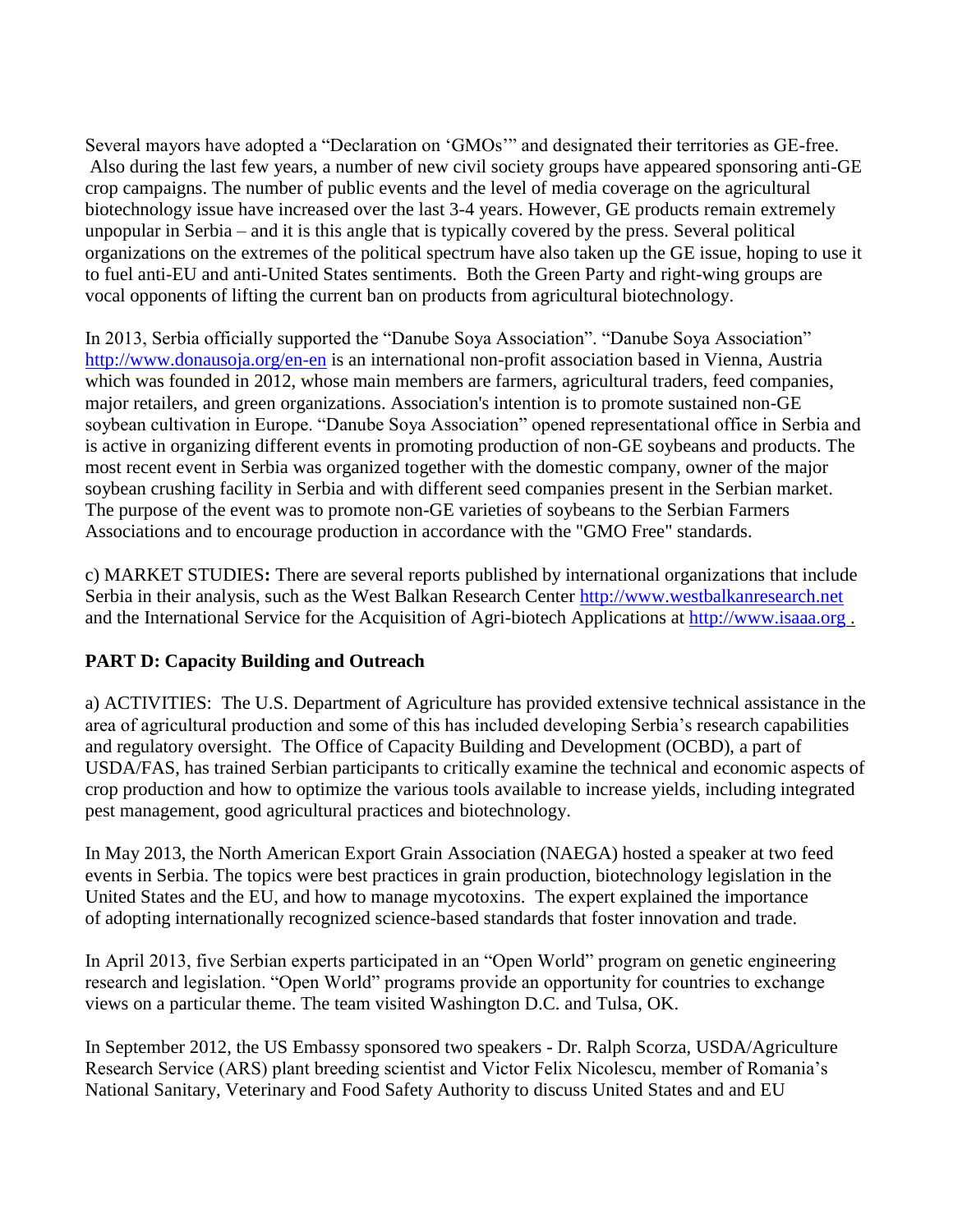biotechnology regulatory frameworks. Dr Scorza also described his research on a GE plum resistant to the Sharka (plum pox).

b) STRATEGIES AND NEEDS: The lack of awareness concerning agricultural biotechnology and its potential is significant. Activities should encourage a scientific discussion of the technology in an environment that would generate media coverage. Not only do key decision makers and the public need to be better informed, but an opportunity needs to be created for Serbian scientists to take a public stance and help deliver the message that biotechnology is an important tool for innovation. Journalists also need to have access to reliable scientific information and the opportunity to learn more about the issue, in order not to contribute to the misinformation being circulated by some of the social media outlets.

# **CHAPTER 2: ANIMAL BIOTECHNOLOGY**

Cloning is an animal biotechnology that developers frequently utilize in conjunction with other animal biotechnologies such as genetic engineering and therefore included in this report. Animal genetic engineering results in the modification of an animal's deoxyribonucleic acid (DNA) to introduce new traits and change one or more characteristics of the animal. Animal cloning is an assisted reproductive technology and does not modify the animal's DNA. Cloning is therefore different from the genetic engineering of animals (both in the science and often in the regulation of the technology and/or products derived from it).

## **PART E: Production and Trade**

a) BIOTECHNOLOGY PRODUCT DEVELOPMENT: According to the Serbian Ministry of Agriculture and Environmental Protection, no applications have been submitted to conduct research in this area.

b) COMMERCIAL PRODUCTION: There are no livestock clones or other GE animals (including fish, birds, insects, mammals) or GE genetics being used in commercial production in Serbia.

## c) BIOTECHNOLOGY EXPORTS: N/A

d) BIOTECHNOLOGY IMPORTS: Imports of GE animals are not allowed. There is no mechanism to approve GE animals even for doing research work in Serbia. Permits for research work and/or for the commercial use of GE animals cannot be obtain, as there is no legal framework regulating these animals or genetic materials. It is not known what genetic materials have been imported.

## **PART F: Policy**

a) REGULATION**:** The institutions listed under Plant Biotechnology have the same responsibilities relating to Animal Biotechnology.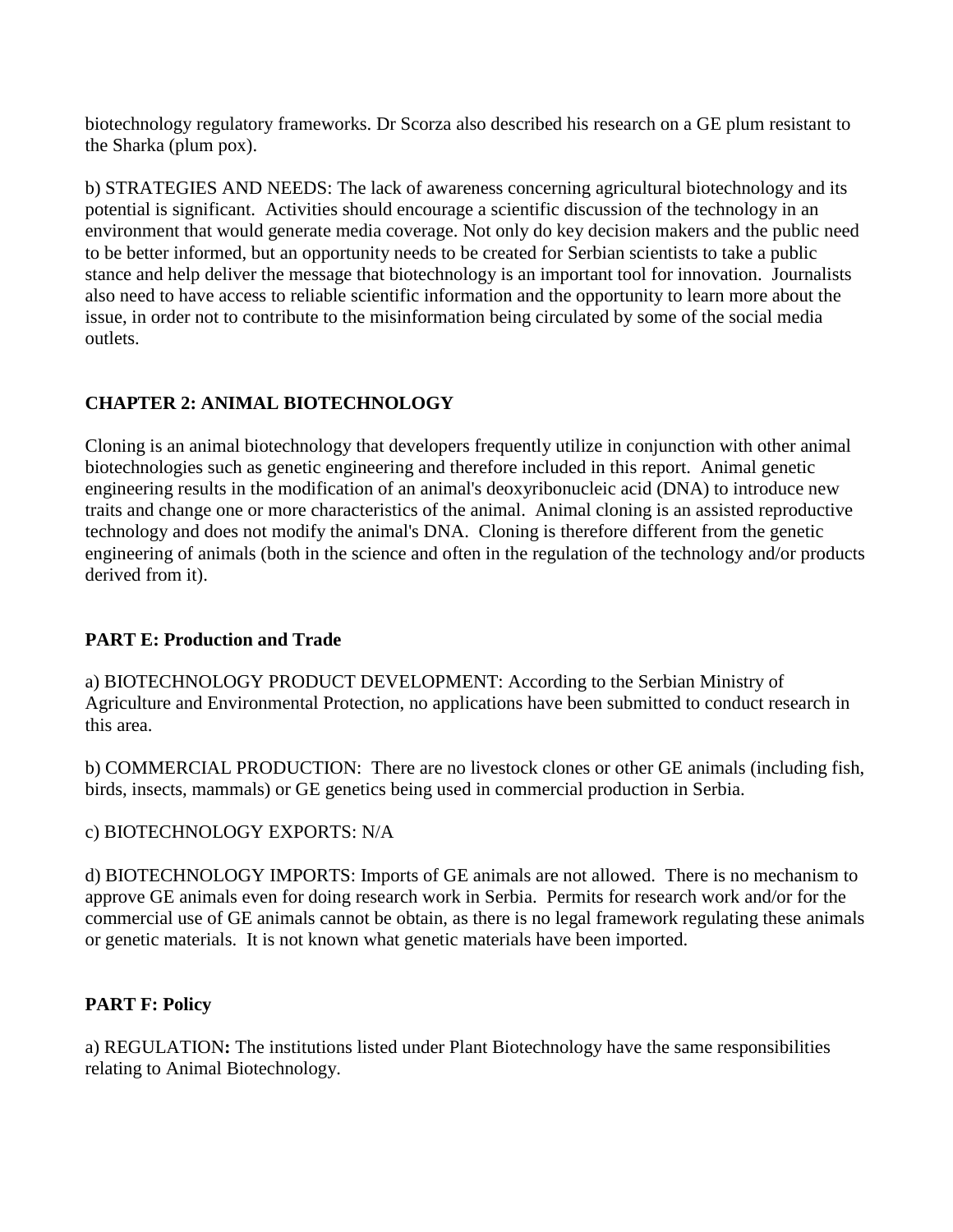b) LABELING AND TRACEABILITY: There are no laws or regulations covering animal biotechnology nor do they appear to be envisioned in the amendments to the "GMO" law currently being considered.

c) TRADE BARRIERS: No country-specific legislation.

d) INTELLECTUAL PROPETRY RIGHTS (IPR)**:** Please see Plant Biotechnology Chapter.

e) INTERNATIONAL TREATIES/FORA**:** Serbia is a member of Codex Alimentarius (Codex) and the World Organization for Animal Health (OIE).

# **PART G: Marketing**

a) MARKET ACCEPTANCE: Currently no GE imports are permitted and no applications have been made to do research. However, with current public perceptions about biotechnology, it is likely that animal biotechnology would have a difficult time with market acceptance.

b) PUBLIC/PRIVATE OPINIONS: Generally unfavorable

c) MARKETING STUDIES: N/A

## **PART H: Capacity Building and Outreach**

a) ACTIVITIES**:** The focus has been on encouraging Serbia to work with WTO recognized standard setting bodies, like the OIE and Codex, to adopt transparent norms that facilitate trade and are consistent with a science-based system for assessing risk/approving new technologies.

b) STRATEGIES AND NEEDS**:** The United States will continue to focus on working with Serbia to adopt internationally recognized transparent standards that facilitate trade and are WTO compliant and consistent with a science-based system for assessing risk/approving new technologies. Serbia's scientific community needs to have access to peer reviewed recognized scientific information and Serbia's media needs to be better informed and base its reporting on credible information obtained from reliable sources.

#### **Appendix 1: Relevant References**

**Serbian Ministry of Agriculture and Environmental Protection**  Nemanjina 22-26, 11000 Belgrade, Serbia Phone: ++ 381 11 260 7960 E-mail: [info@minpolj.gov.rs](mailto:info@minpolj.gov.rs) Web page: [www.mpzzs.gov.rs](http://www.mpzzs.gov.rs/)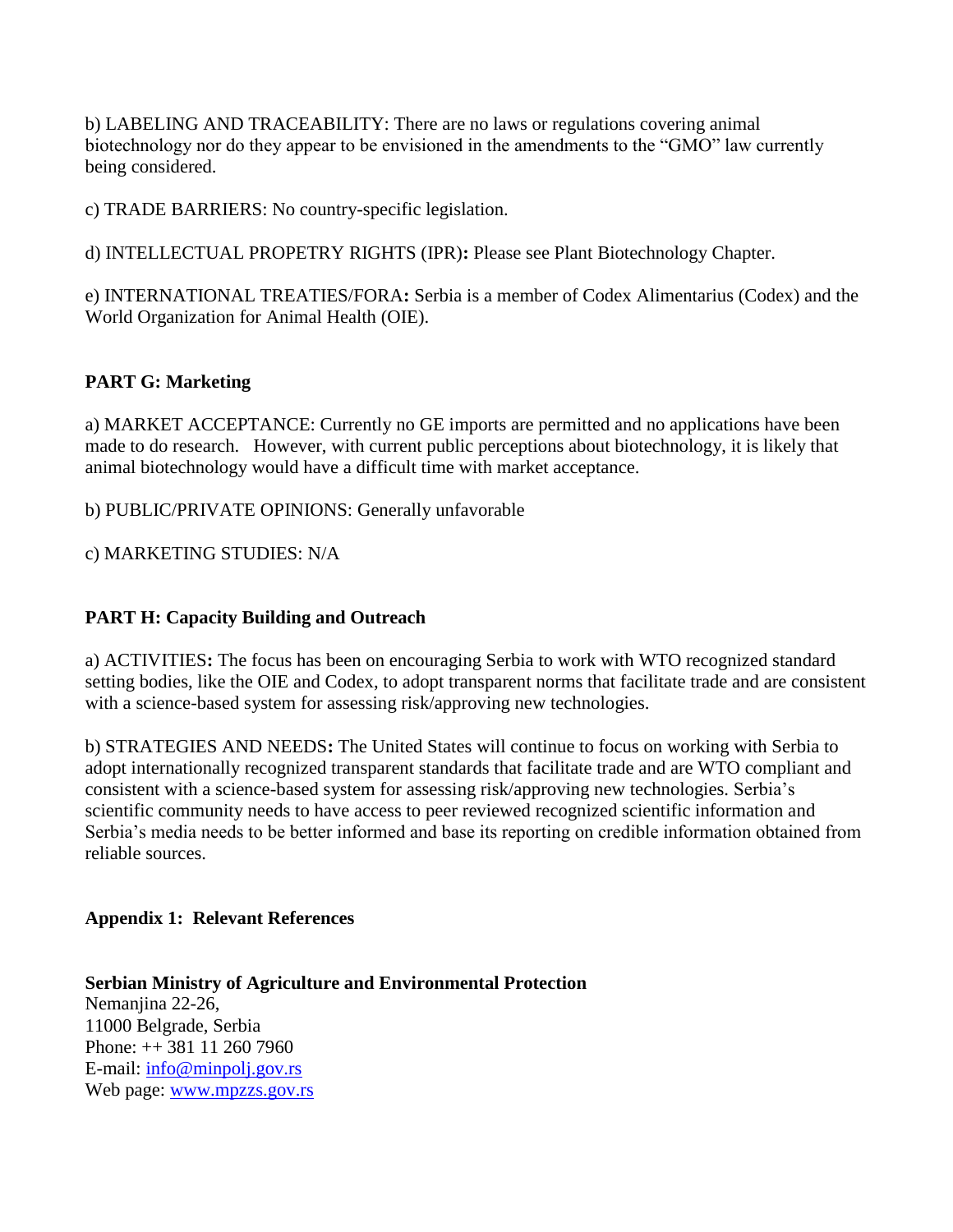#### **Serbian Ministry of Health**

Nemanjina 22-26, 11000 Belgrade, Serbia Phone: ++ 381 11 3616 596 E-mail: [kabinet@zdravlje.gov.rs](mailto:kabinet@zdravlje.gov.rs) Web page: [www.zdravlje.gov.rs](http://www.zdravlje.gov.rs/)

#### **Serbian Ministry of Trade, Tourism and Telecommunications**

Bulevar Mihajla Pupina 2, 11070 New Belgrade Phone: ++ 381 11 311 3432 E-mail: [kabinet@mtt.gov.rs](mailto:kabinet@mtt.gov.rs) Web page: [www.mtt.gov.rs](http://www.mtt.gov.rs/)

#### **Ministry for Science, Education and Technological Development**

Nemanjina 24, 11000 Belgrade, Serbia Phone: ++ 381 11 361 6489 E-mail: [kabinet@mpn.gov.rs](mailto:kabinet@mpn.gov.rs) Web page:<http://www.mpn.gov.rs/sajt/>

#### **GMO approvals and registrations**

#### **Serbian Ministry of Agriculture, Forestry and Water Management**

1, Omladinskih Brigada St. 11070 New Belgrade, Serbia Contact person: Mrs. Vanja Kojic Phone: ++ 381 11 311 7591 E-mail: [Vanja.Kojic@minpolj.gov.rs](mailto:Vanja.Kojic@minpolj.gov.rs)

#### **Serbian Environmental Protection Agency**

Ruze Jovanovica 27a, 11160 Belgrade, Serbia Phone: ++ 381 11 2861080 E-mail: [office@sepa.gov.rs](mailto:office@sepa.gov.rs) Web page:<http://www.sepa.gov.rs/>

#### **National Authority for Consumer Protection/APOS**

Zmaj Jovina 26, 21000 Novi Sad, Serbia Web page:<http://www.apos.org.rs/cms/index.php>

#### **Serbian Consumer Association**  Ravanicka 11, 21000 Novi Sad, Serbia E-mail: [info@potrosac.info](mailto:info@potrosac.info)